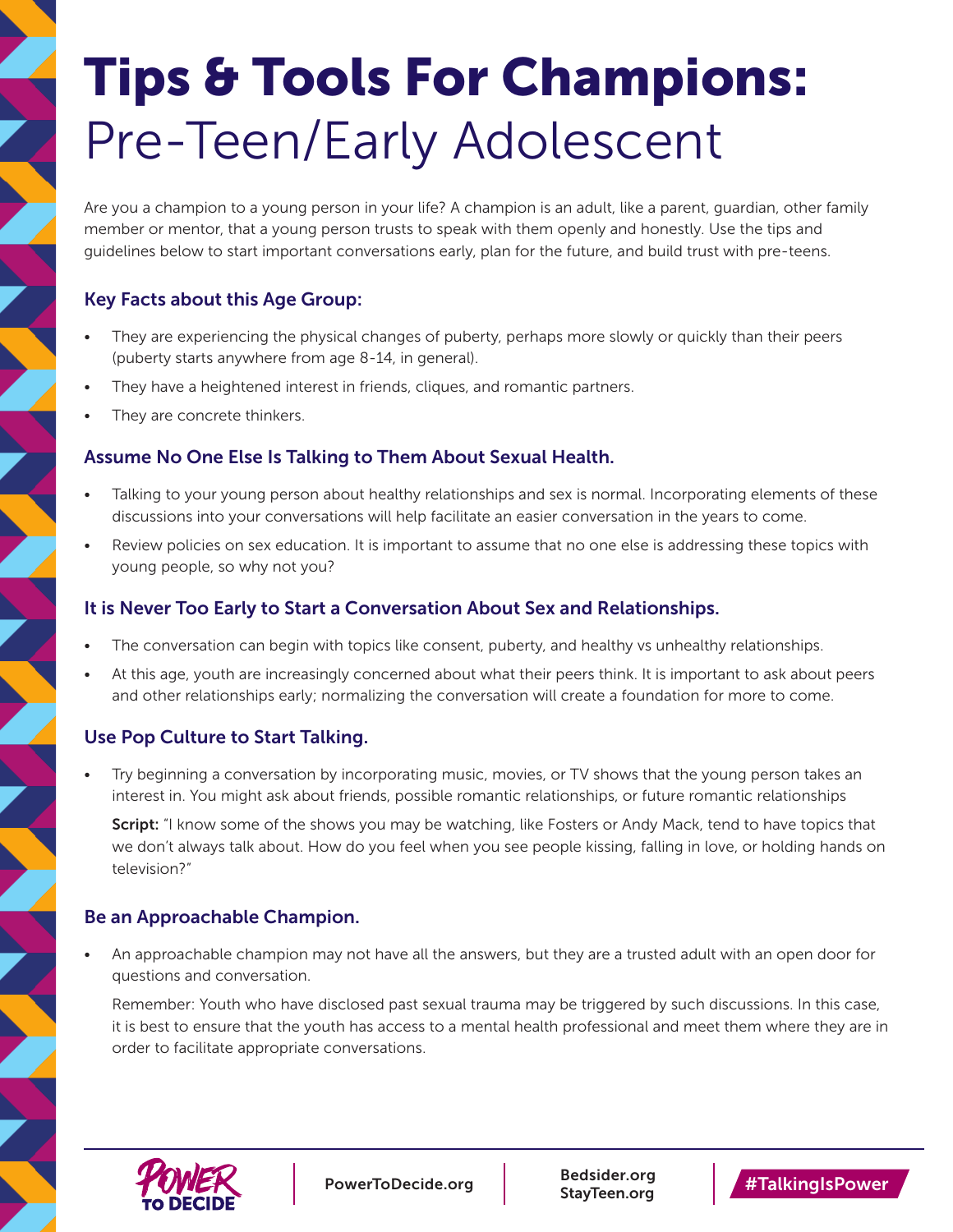### Fact vs Fiction

Research shows that young people learn about sex from a variety of sources including school, friends and peers, and parents or other family members. Utilize conversations about sex, love, and relationships to influence the young person's knowledge about sexual health.

#### Plan for The Future and Celebrate Success.

• Whether it's academic, extracurricular, or personal achievements, celebrate it! Motivation is a key tool in personal development and pregnancy prevention strategies. Communicate with other champions in the young person's life to encourage activities that motivate them. Weave in conversations about future family formation to help empower them to determine if, when and under what circumstances to start forming a family.

#### Ask open ended questions and provide support:

- "What do you want to be when you grow up? How do you plan to make that dream a reality?"
- "Where do you see yourself in five years?"
- "How do you want to be treated by your friends, romantic partners, etc.?"

#### Cultivate a culture of openness and allow the young person in your life to share their feelings without fear of shame or condemnation.

- Conversations about love and sex should center your young person, their thoughts, their knowledge, and the thing they're curious about! Be sure ask what, if anything, worries them.
- Listen as much as—or more than—you talk. Again, your words are important, but equally important is making sure that the young person's voice is being heard and respected.

#### Don't give up.

Even if the young person in your life stonewalls you or appears uninterested in (or horrified by) these conversations, it's your job as their champion to keep talking. Trust us—it makes a difference!

# Championing for Foster Youth

Find out how to be a champion to youth in foster care using the tips below provided by [Child Welfare Information](https://www.childwelfare.gov/pubPDFs/youth_transition.pdf)  [Gateway:](https://www.childwelfare.gov/pubPDFs/youth_transition.pdf)

#### Things to Know

- Very few youth in foster care report that someone is talking to them about sex, love, and relationships.
- 17% of foster youth reported age at first intercourse between 10 and 12 years old.





[PowerToDecide.org](http://PowerToDecide.org) [Bedsider.org](http://Bedsider.org)<br>StayTeen.org StayTeen.org